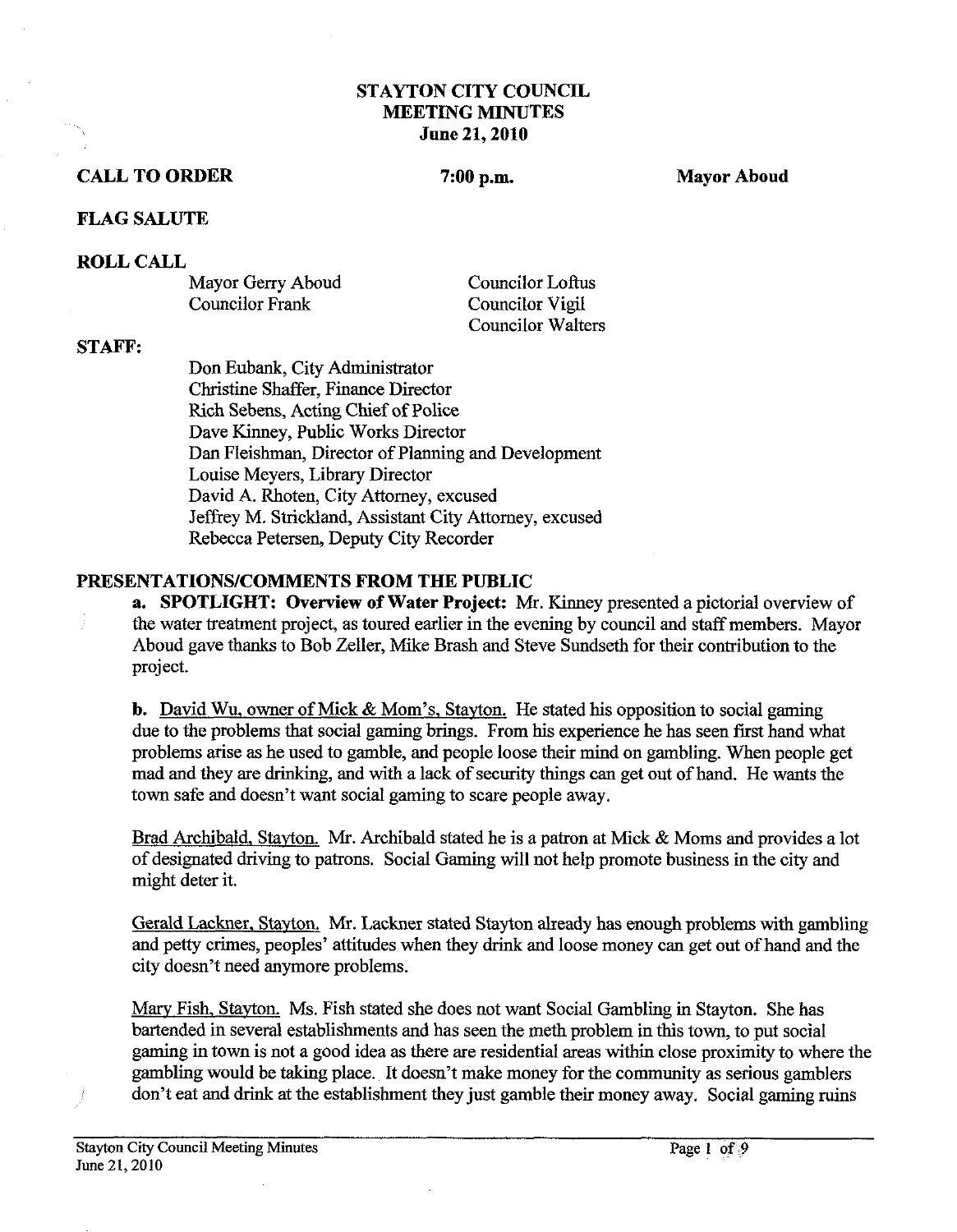peoples' lives and it doesn't help them. With the downturn in the economy and Phillips and Karsten Homes going out of business, the city should think more about economic development to get foks back to work instead of helping them loose their money.

## **ANNOUNCEMENTS**

**a. Additions to the Agenda: Mr.** Eubank stated staff had no additions to the agenda. Councilor Vigil stated he would like to discuss the Rules of the Council under Business from the Council.

### **CONSENT AGENDA**

- **a. City Council Meeting Minutes of June 07,2010**
- **b. Santiam Historical Society Agreement**
- **c. Northwest Senior** & **Disability Services (NWSDS) Use Agreement for Community Center**
- **d. USDA Grant Agreement** & **Loan Resolution**

Ms. Shaffer provided copies of the Santiam Historical Society Agreement that was revised after the council packets had been prepared.

Councilor Loftus pulled item d. of the Consent Agenda.

**Motion:** From Councilor Loftus, seconded by Councilor Frank to adopt the consent agenda items a, b, c. as amended. Motion passed: 4:O.

Staff answered questions from council regarding the grant agreement.

**Motion:** From Councilor Loftus, seconded by Councilor Vigil, to adopt item d. of the consent agenda. Motion passed: 4:O.

# **PUBLIC HEARING**

# **Ordinance No. 926 Natural Resources Overlay District**

- **a. Commencement of public hearing:** Mayor Aboud opened the public hearing at **7:30** pm, he then read the opening statement.
- **b. Ex parte contact, conflict of interest, bias, etc:** Councilor Frank declared he had spoken with John Brandt about the overlay district but that he (Frank) is not biased nor does he have a conflict of interest. Councilor Loftus stated he had had discussions with some folks regarding the issue.
- **c. Staff Report: Mr.** Fleishrnan stated the proposed amendments are to the width of the Natural Resources Overlay District (NROD) along the Salem Ditch and the Stayton Ditch. The district is 100 feet wide along the natural bodies of water (North Santiam River, Lucas Ditch, and Mill Creek) and 50 feet wide along the man-made bodies of water (Salem Ditch & Stayton Power Canal), except that it is designated to be 100 feet wide on the portions of Salem Ditch north of Shaff Road when those areas are annexed into the City. The proposed amendment also moves the Riparian Setback and Vegetation standards from Chapter 17.20 to Chapter 17.16, making them effective only with the NROD rather than throughout the City. He reviewed the six limited uses in the District that would have the least environmental impacts to **maintain**  existing vegetation, balance on impacts to the area on the protected water body. Mr.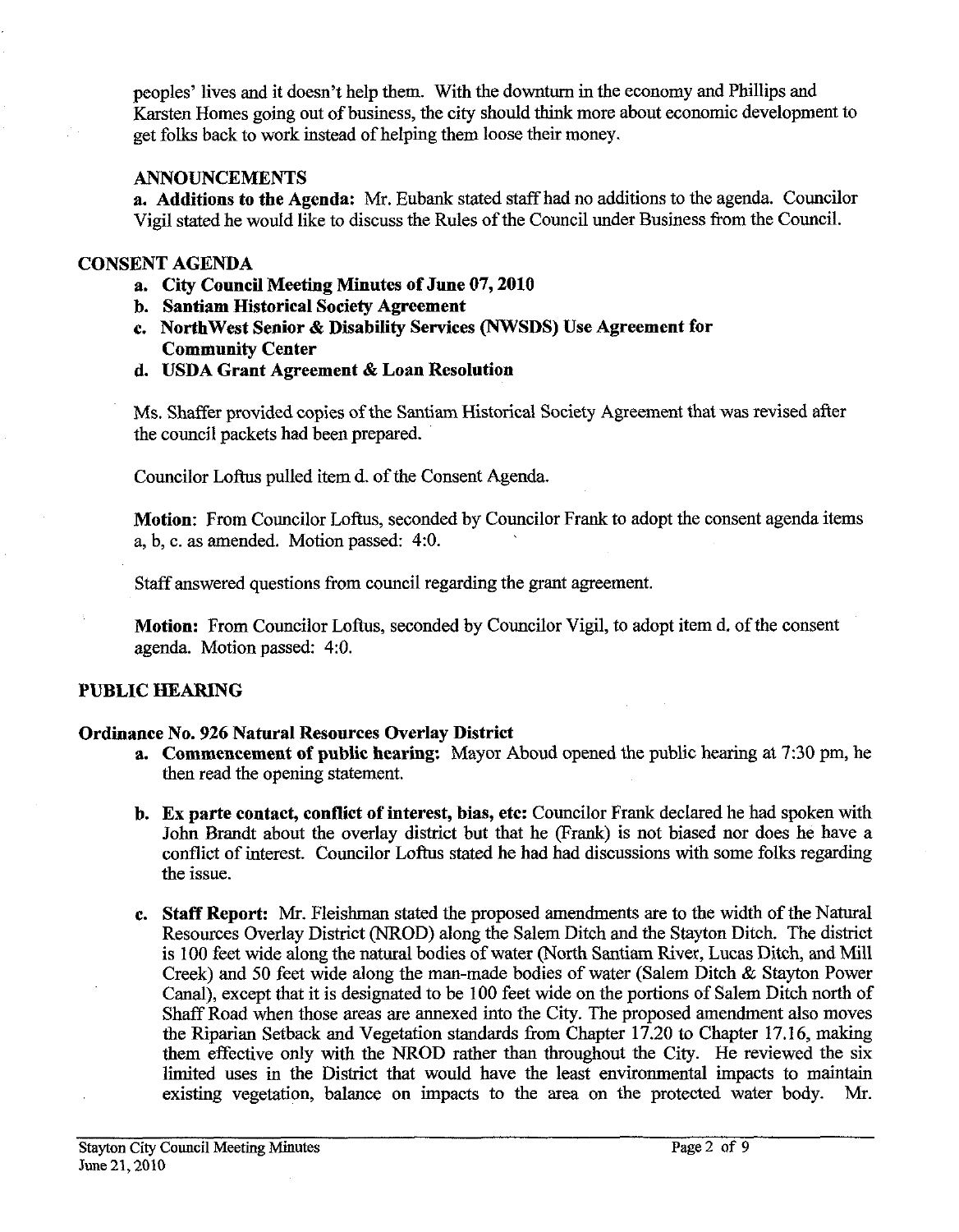Fleishman explained the area that is in the overlay zoning area, only regulates property in the city, and does not apply in the high density residential, commercial retail, and commercial general, downtown use zones and interchange development zones, when natural overlay district does not apply to the downtown area. Using a power point presentation he showed various slides. The Planning Commission reviewed the overlav district and after further The Planning Commission reviewed the overlay district and after further discussions researched how and why buffer strips are used and why they are required. The research suggests in order to maintain the effectiveness for water quality, natural buffer areas should be twenty five feet wide. Following the planning commission's March hearing, they chose to reduce the width from twenty five feet to fifteen feet. Only four principal structures that are within fifteen feet of the ditch will be impacted.

### **d. Proponent's Testimony:** None.

- **e. Opponent's Testimony:** Brent Stevenson, Manager Santiam Water Control District. Stayton. Gave testimony for opposition. He apologized for the late comments fiom the district as they feel very strongly against the proposal. City has approved TMDL and it should not be changed. Storm water management plan, and parks plan would have to be changed requiring additional staff time. The proposal does not look at state wide planning goals and the districts plans.
- **f. General Testimony:** Susan Horvat, Stavton. Ms. Horvat referring to the woolen mill area property stated under the NROD plan, the water issues can be addressed by the CC&R's but not the TMDL plan. Let us use the tools that we have put into our plan instead of changing them, she said.

Larrv Emery. Stavton. Mr. Emery stated the Salem Ditch **runs** through his back yard. Nearly all of the properties along the Salem Ditch will be out of compliance with this proposal. No property owner notices were given under the NROD, and the city should not take away property owners rights. The existing NROD rule will only affect a few people, so why do it. Leave the man made areas out of the NROD. He is in favor of changing the NROD to 15 feet, but is against putting the NROD setback in the riparian rules.

### **g. Questions from the Public:** None.

**h. Questions from the Council: In** response to a question fiom Councilor Loftus, Mr. Stevenson stated the SWCD needs to be able to get access to the ditch to keep it operational, along with a water quality issue. Allowing buffer zones and maintaining the ditch is what they need to do.

Councilor Vigil asked if putting in a new structure would affect the water quality. Mr. Fleishman stated it would depend what was there before the building was built. Paving before the ditch, construct building with roof and gutters it would be an improvement. Wooded area, will not get nutrient loading, sediment loading, temperature, the best water quality condition would be a natural state.

Councilor Loftus asked if it was possible to mitigate up to 15 feet of the property line. Mr. Fleishman stated the current code does not include water quality standards for run-off.

Councilor Vigil stated there has to be a way to keep the water quality high, and property owners should be able to use their property without affecting the water stream. Mr. Fleishman stated unless the water can be channeled into the ground so every lot has retention, they're not real feasible. Councilor Vigil suggested adding a condition of approval that every lot needs to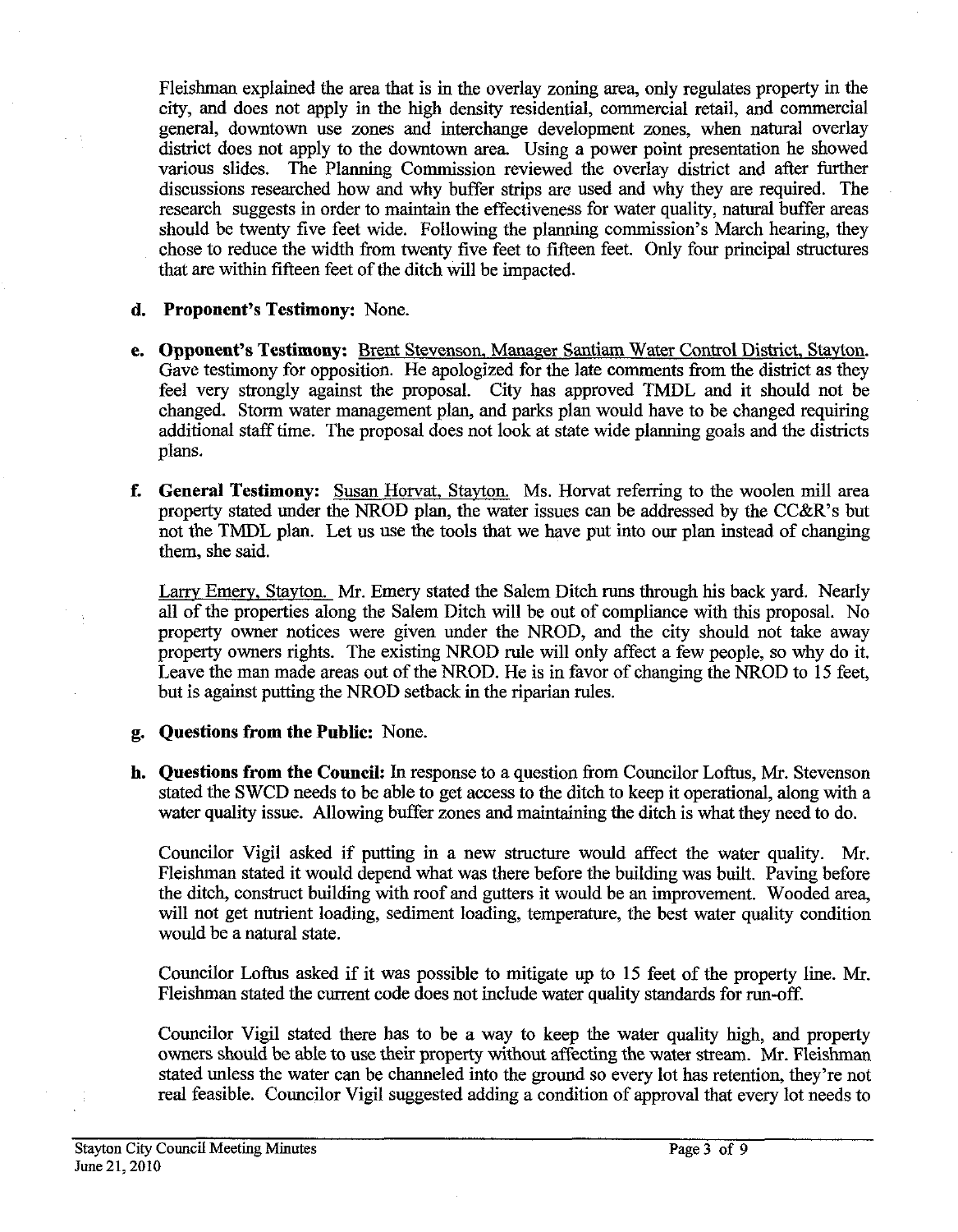have some type of a retention system. Councilor Walters stated it would be difficult to enforce having only one ordinance officer.

Councilor Frank stated that the water quality would not be an issue if the ordinance is left the same.

Mr. Fleishman stated if the council was going to make a policy decision, reduce the width of the overlay district to 15 feet you should get rid of the district as you already have the riparian setback and management standards.

Mayor Aboud asked what plans would need to be amended. Mr. Fleishman stated the TMDL would need to be amended and the other plans need to be looked at to see if they would be affected.

Mayor Aboud stated if councilors have changes get them to Dan to assimilate the information to be brought back to the council.

Councilor Loftus asked what the intent of the code originally and the rationale behind setting up the districts? Mr. Fleishman stated he did not conduct any research as to why the change, but believes the overall purpose was to make sure things did not happen along the Stayton ditch that could affect the water quality.

Is there anyway to calculate what the TMDL is from the stream, asked Councilor Loftus? Mr. Fleishman answered no.

Councilor Vigil asked if the building is destroyed would they be able to rebuild it. Mr. Fleishman answered in the affirmative.

- **i.** Staff Summary: Mr. Fleishman stated notices were sent out to property owners in late 2006, but the notice did not specifically mention this particular amendment as the amendments were a wide range.
- **j. Close of Hearing:** Mayor Aboud closed the public hearing at 9:10 pm.
- **k. Council Deliberation:** Councilor Frank stated the code should be left as is and not changed. Councilor Vigil stated paragraph b. should be left at 50 feet, and add medium density and low density to the list of exceptions. Also, in the future look into the cause as to why a change was made to an ordinance. Councilor Loftus stated he liked adding medium density and low density to the exceptions.

### **1. Council Decision**

**Motion:** From Councilor Loftus, seconded by Councilor Vigil to approve ordinance 926 as amended to incorporate adding the medium density and low density to the list of exceptions. 2:2 (Loftus & Vigil, aye) (Frank & Walters, nay), Mayor Aboud did not break the tie vote, therefore the motion dies.

**Motion:** From Councilor Frank to leave the code unchanged. Motion dies due to lack of second.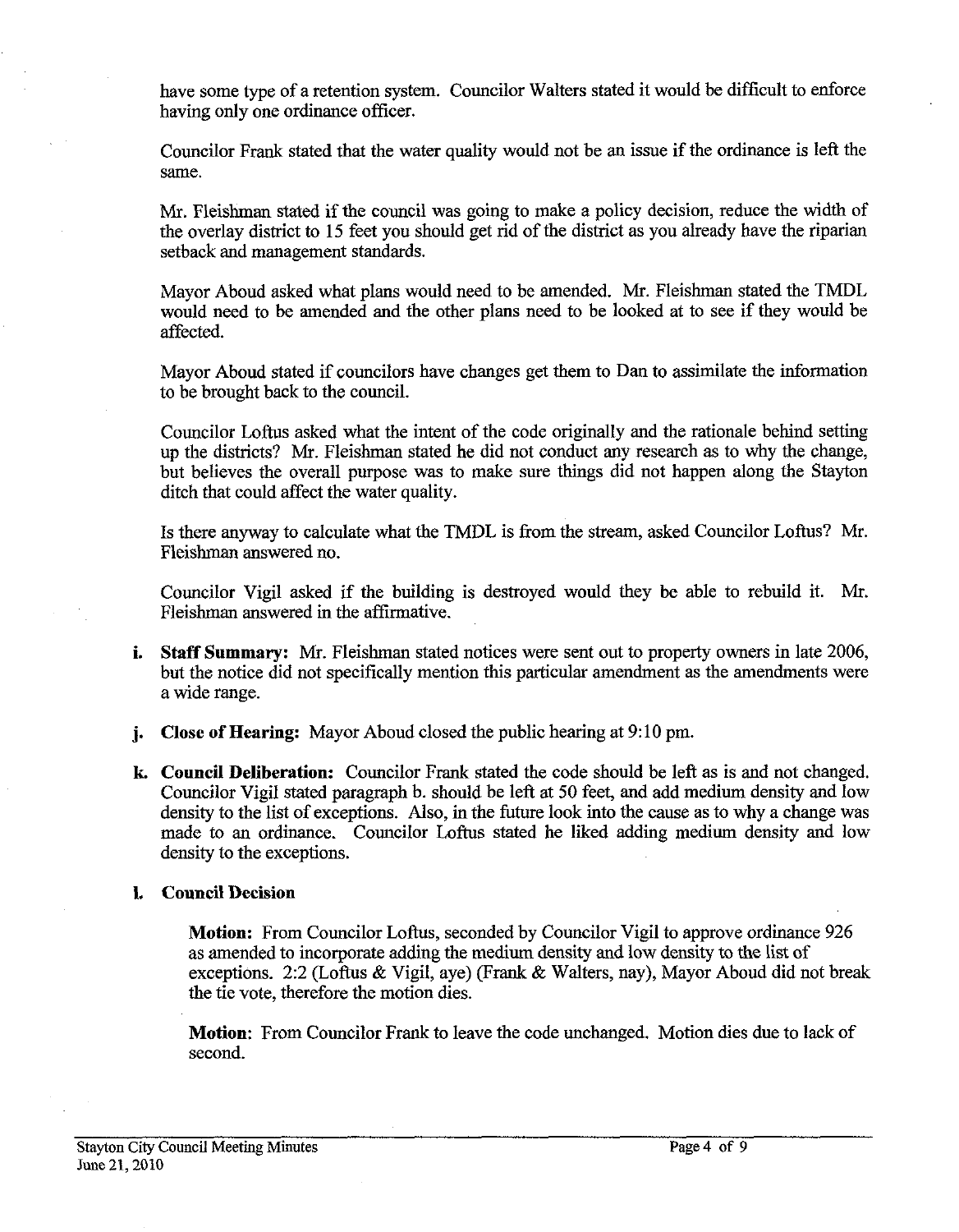**Motion:** From Councilor Loftus to have further deliberations in regards to care, control and custody the homeowner has along the ditch, **as** he exercises the CC&R's and that the city can meet the TMDL. Mayor Aboud denied the motion.

Discussion: Consensus of the council was to defer the issue to the first meeting in August.

**Motion:** From Councilor Loftus, seconded by Councilor Walters to reopen the public hearing to the first meeting in August. Motion passed: **3:** 1 (frank)

Recessed at **9:30** pm, reconvened at **9:35** pm.

### **UNFINISHED BUSINESS**

#### **Ordinance No. 925 SMC 12.08 Standard Specifications Public Works Constr. a. Staff Report: Mr.** Kinney reviewed the staff report.

**b. Council Deliberation:** Councilor Loftus asked if the council grants sole authority to the building review standards what process could citizens use if they don't agree. Mr. Kinney stated an appeals process is built into the ordinance. Councilor Loftus asked if wording could be added that would allow for certain type of changes to come before the Council. There needs to be delineation between major and minor modifications instead of it all going to staff. Mr. Kinney stated the standards have kept the same and the old standards are not being used, it is current design practices that are being reviewed. If the council does not like the policy, they can always change it.

Councilor Walters asked if the Council could receive quarterly or monthly updates as to what standards have been changed. Mr. Kinney stated a clause could be added to the ordinance to give the council the ability to review it. Mr. Eubank stated when a change is made, it can be sent to the Council. Dave said sending an email out on all the changes could be done.

## **c. Council Decision:**

**Motion:** From Councilor Loftus, seconded by Councilor Walters to adopt Ordinance No. **925** with the amendment that the City Administrator and Public Works Director compile a list semi annually of design standards and modifications that have been changed.

**Discussion:** Councilor Vigil stated if the Council finds at a later date that staff made a decision that they don't agree with can it be changed. Mr. Fleishman stated under the call up process for administrative decisions, the Council would have that option.

### **Motion passed: 4:O.**

### **Resolution No. 857 Discretionary Immunity for ADA** & **Sidewalk Maint.**

**a. Staff Report: Mr.** Kinney reviewed the staff memorandum regarding a policy identifying financial limitations and providing policy direction to staff to focus on priority improvements based on a facilities list that was approved last year. The priority list would be updated annually, **as** the city does not have the dollars to do everything, but the city is at risk if they don't address issues in their public facilities.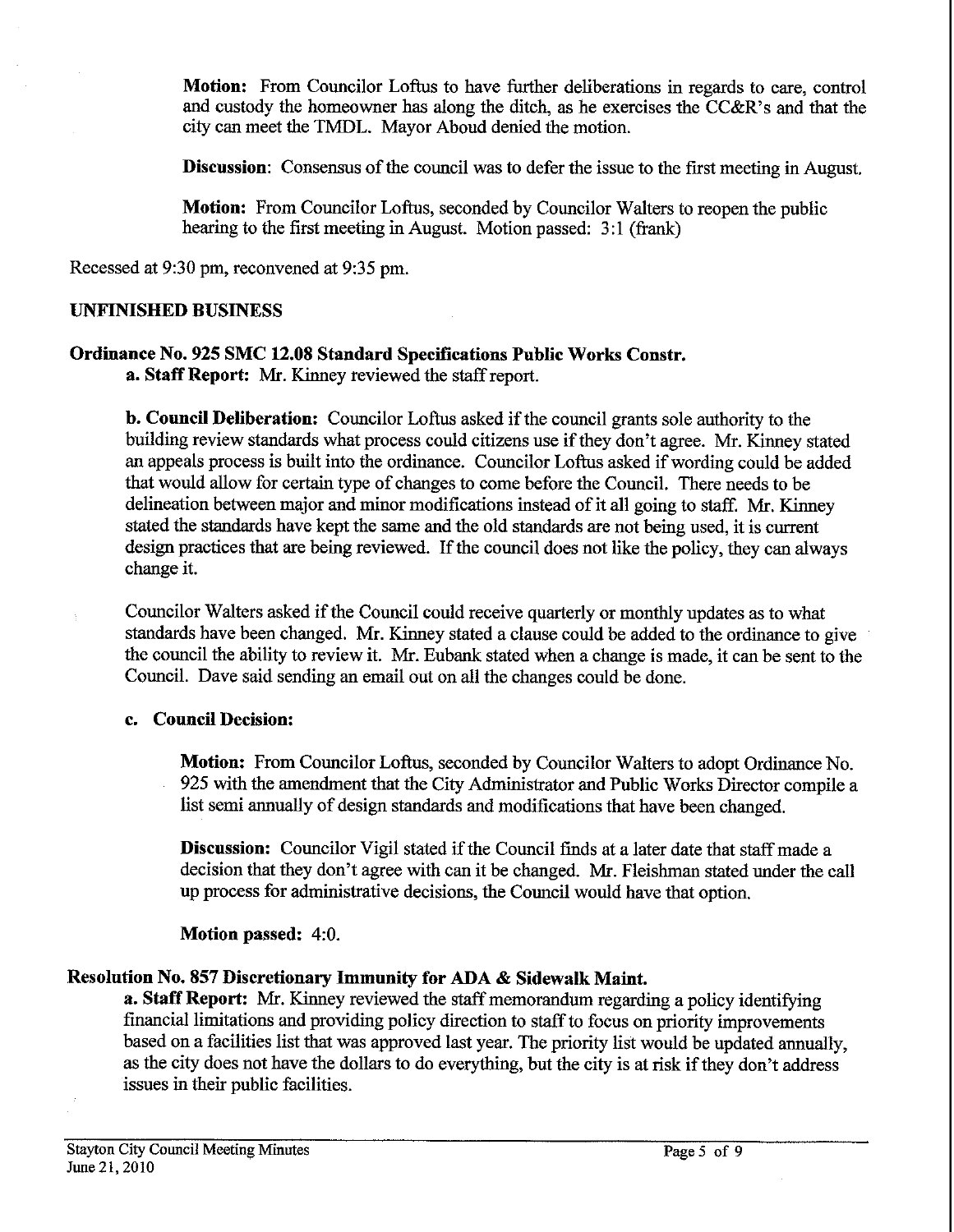**b. Council Deliberation:** Councilor Walters stated by taking an affirmative action based on a policy action, the city would be complying in a way that they can afford it.

Councilor Loftus asked if any of the ADA proposed improvements at the Waste Water Treatment Plant could be used as meeting requirements. Mr. Kinney stated if the city is negligent in making the repairs or negligent in addressing the issue, then the city would have some potential for liability.

### **c. Council Decision:**

**Motion:** From Councilor Frank, seconded by Councilor Vigil, to approve Resolution No. 857. Motion passed: 4:O.

### **NEW BUSINESS**

# **Resolution No. 860 City Administrator Evaluation Process**

**a. Staff Report: Mr.** Eubank reviewed the staff memorandum explaining the City Administrator Evaluation Process and how the proposed resolution breaks down the questions into various sections to simplify the process.

## **b. Council Deliberation:** None.

**c. Council Decision:** 

**Motion:** From Councilor Vigil, seconded by Councilor Walters, to approve Resolution No. 860. Motion passed: **4:O.** 

### **Abstract of Election Results from May 2010 Primary**

- **a. Staff Report:** Ms. Petersen reviewed the staff memorandum.
- **b. Council Deliberation:** None.
- **c. Council Decision:**

**Motion:** From Councilor Vigil, seconded by Councilor Walters, to move to direct the City Administrator to execute the Acceptance of Abstract form. Motion passed: 4:O.

# **Tenth Avenue** & **Hospital Off-Site Public Improvements**

**a. Staff Report: Mr.** Kinney asked that the council not take action on this issue, as Santiam Memorial Hospital would like a draft agreement in place.

# **ODOT Grant Applications** & **Resolutions**

### **1. BikePedestrian** - **2. Transportation Enhancement**

**a. Staff Reports: Mr.** Kinney declared that he is a Nortb Santiam School District Board Member, and that he did step down from the board when he presented it to the school district board.

# **b. Council Deliberation:**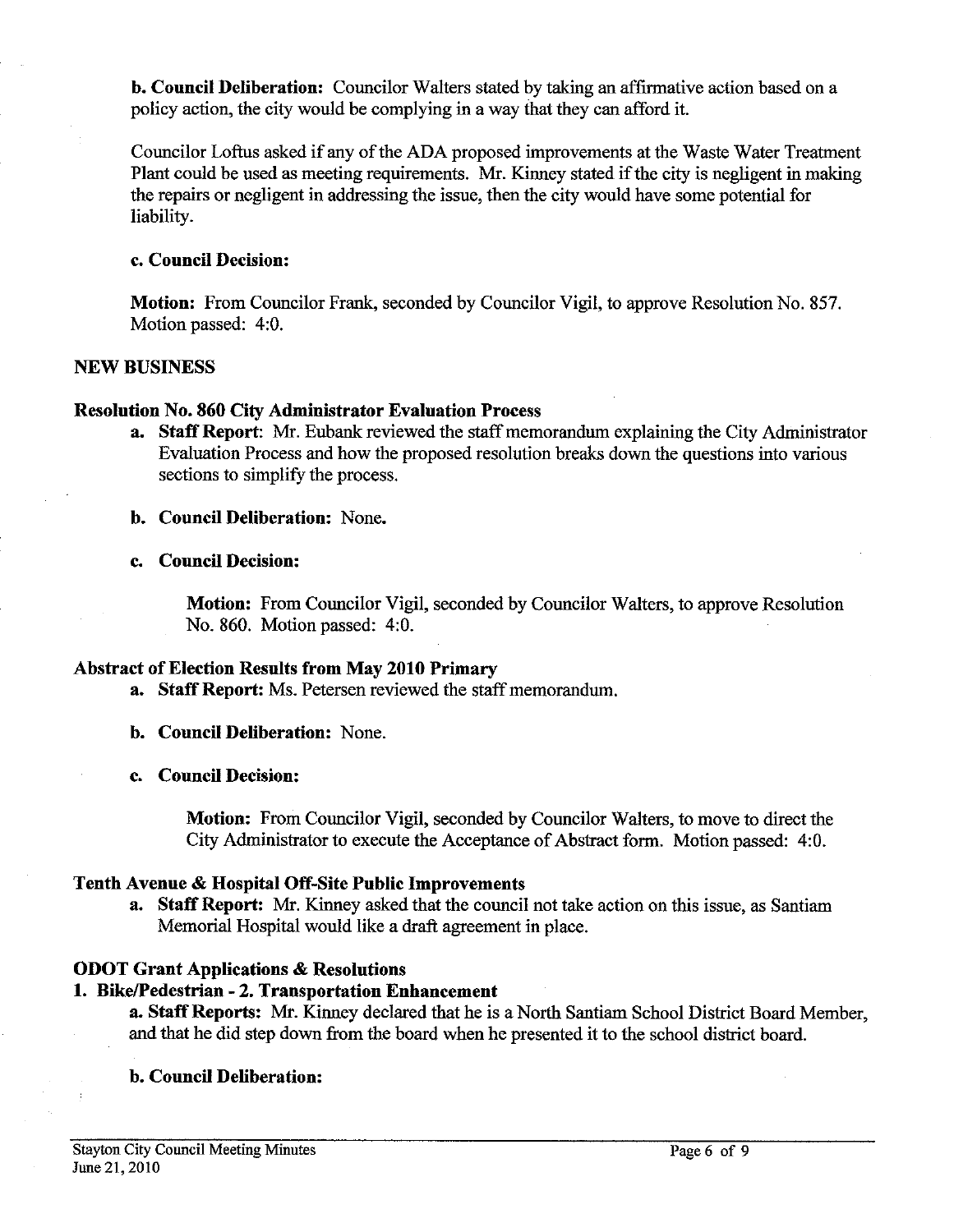#### **c. Council Decision**

**Motion:** From Councilor Frank, seconded by Councilor Loftus, to approve Resolution No. 862 authorizing submission of a Bicycle and Pedestrian Grant application to the Oregon Department of Transportation.

**Motion:** From Councilor Loftus, seconded by Councilor Walters, to direct staff to not proceed with Resolution 861 as proposed, but to do Tenth Avenue.

**Discussion:** Councilor Loftus asked staff if the city would have a better chance of receiving grant funds for the Tenth Avenue project. Mr. Kinney stated the Marion Street application would not compete as well as the Tenth Avenue would.

Motion passed: 3:0, 1 abstained (Frank)

## **STAFFICOMMISSION REPORTS**

**Finance Director's Report – Christine Shaffer:** Ms. Shaffer stated effective July 1<sup>st</sup> the city will be able to receive on line payments. Garage Sale permits are now featured on the city website with maps provided by Stayton Events. Two inquiries have been received for Revenue Sharing money and one application has been filed.

**Acting Police Chiefs Report** - **Rich Sebens:** There were no questions regarding the Statistical Report for May 2010.

**~ibrary Director's Report** - **Louise Meyers:** There was no discussion on the May 2010 Activities/Statistics.

### Public Works Director's Report - Dave Kinney

- **a. May Monthly Operating Report: Mr.** Kinney did not add anything additional to the report.
- **b. Pedestrian Bridge Project: Mr.** Kinney stated three quotes have been received for the bridge and Mike Brash is checking on designs and is reviewing for Parks Board requests for the bridge. The trail access easement with the Wampler's is in the final stages. Oregon Parks approved the full amount of the grant. In response to a question regarding the cost of the bridge, Mr. Kinney stated it would be between \$85,00Oand \$95,000 for the bridge.
- **c. I-Sewe Project June 26,2010: An** I-Serve Community Project Day is scheduled for June 26<sup>th</sup>. The Westown wall will be painted along with fire hydrants. Brush along Florence Street will be cut down where the bridge will be located.
- **d. Washington Street Signal:** Mr. Kinney stated Marion County is still working on the traffic counts of the signal and that they should have something back to the city within the next week.

**Pool Manager's Report** - **Rebekah Meeks** : There was no discussion on the May 2010 Monthly Operating Report.

# **'RESENTATIONSICOMMENTS FROM THE PUBLIC** -None.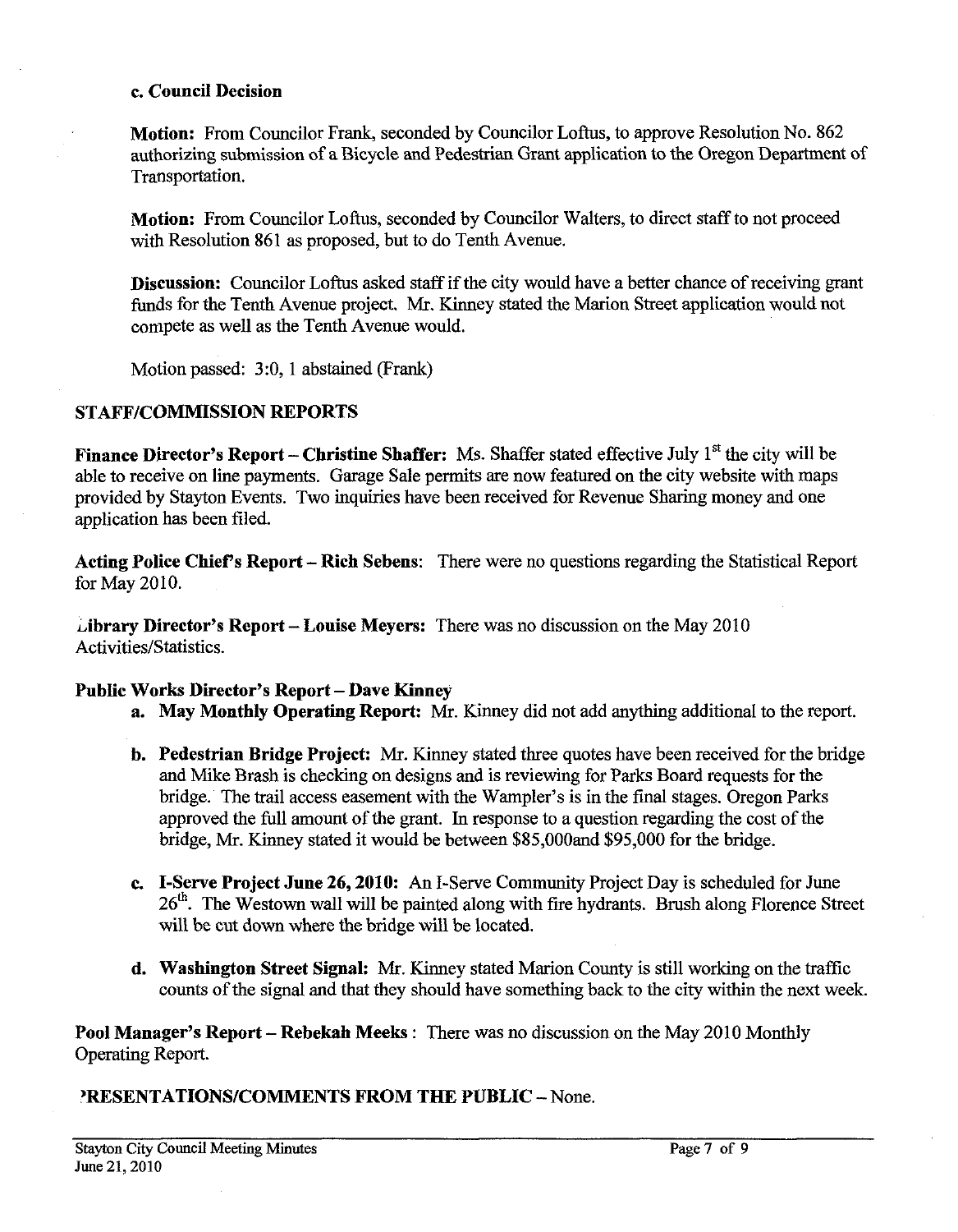### **BUSINESS FROM THE CITY ADMINISTRATOR**

**a. Letter from Dave Karr: Mr.** Eubank stated he had received a letter from Dave Karr regarding the Library Endowment funding, and that he would like the city to discuss their next years contribution to the Children's Program in January 201 1.

**b.** Appointment of Chief of Police: Mr. Eubank stated he would be making the official appointment of Rich Sebens to the Chief of Police position at the July 6<sup>th</sup> City Council meeting.

**c. Vacation:** Mr. Eubank stated he will be on vacation July 9<sup>th</sup> to July 26th but will be attending the city council meeting on July  $19<sup>th</sup>$ .

**d. Schedule Evaluation:** Consensus of the council was to schedule an Executive Session for August 9", 7:00 pm, City Hall Conference Room.

### **BUSINESS FROM THE MAYOR**

**a. Election of Council President:** Mayor Aboud stated this item would be moved to the July 06, 2010 Council Meeting.

### **BUSINESS FROM THE COUNCIL**

Referring to Rules of the Council, Councilor Vigil pointed out various sections of the document that are not being adhered to.

Councilor Loftus voiced his concern for a recent political sign that was located in a city employee's front ard, while a city vehicle was parked at the residence. The appearance it gives is that the city is approving the political sign. Mr. Eubank stated he would discuss the issue with Legal Counsel and forward the recommendations back to the City Council.

In response to a question as to filling the vacant council seat, Mayor Aboud stated he was not planning on appointing anyone to the position as the election is coming up in November, and by the time someone got trained it would be the end of their term. It would make it more confusing for the next couple of months.

### **PROJECT STATUS REPORT - No discussion.**

#### **FUTURE AGENDA ITEMS - No discussion.**

#### **ADJOURN**

There being no further business to come before the Council the meeting was adjourned at 10:55 pm.

APPROVED BY THE STAYTON CITY COUNCIL this 6th day of July 2010, by  $a^3$ <sup>2</sup> VOTE OF THE STAYTON CITY COUNCIL.